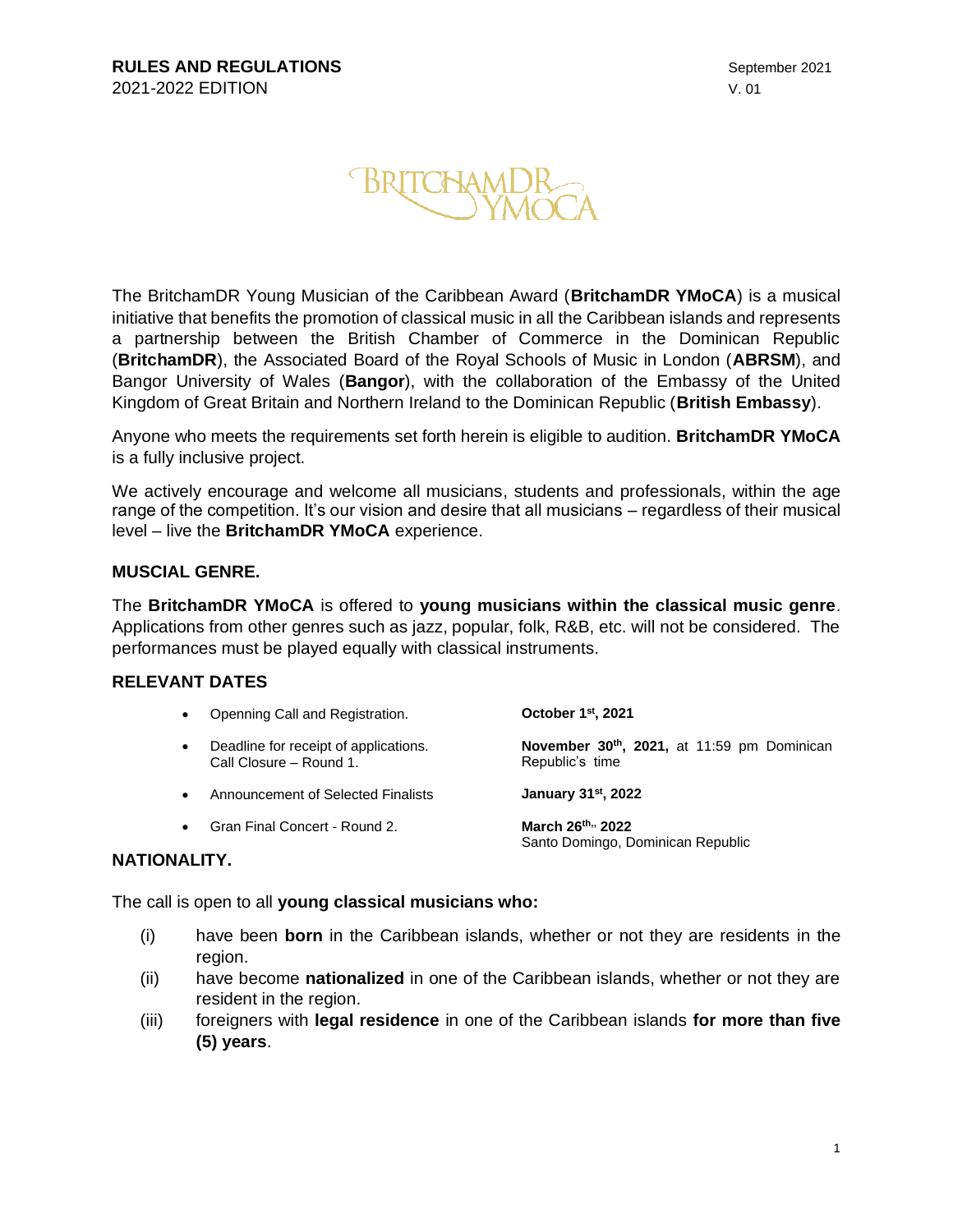Participants with **dual nationality** will be accepted, as long as they present a credential that they were **born, nationalized or legally reside for more than five (5) years** on a Caribbean island. Refer to the **REGISTRATION** section for more details.

### **CATEGORIES.**

The competition is aimed at young classical instrumentalists between the ages of 12 to 26, and consists of 3 categories.

| Young Musician between 12 and 16 years old | Born in 2005 to 2009. |
|--------------------------------------------|-----------------------|
| Young Musician between 17 and 21 years old | Born in 2004 to 2000. |
| Young Musician between 22 and 26 years old | Born in 1999 to 1995. |

Participants in **Round 1** must submit a video recording of their repertoire consisting of one or more pieces that meet the minimum and maximum timing required. The minimum and maximum ranges are defined below, by age category:

| Young Musician between 12 and 16 years old | Programme of 5 minutes máximum. |
|--------------------------------------------|---------------------------------|
| Young Musician between 17 and 21 years old | Programme of 6 to 8 minutes.    |
| Young Musician between 22 and 26 years old | Programme of 8 to 10 minutes.   |

The times indicated above include tuning the instrument and the breaks between movements or works. Timings begins when the first note of the programme is played. If you do not meet the minimum time and/or if you exceed the stipulated time limit, your application will not be considered for the next reound.

Participants can select works from different musical eras as part of their programme (*e.g.* 1 piece from the Baroque period and 1 piece from the 20th century). It is recommended that performers include a variety of styles and periods in their choice of music.

Participants or finalists from previous BritchamDR YMoCA competitions will be permitted to participate in the new 2021-2022 edition. Winners of previous BritchamDR YMoCA competitions may participate in a higher category, as long as they meet the age requirements of the category.

#### **MULTIPLE INSTRUMENTS.**

If any young musician wishes to participate in the competition with different instruments, he/she can register them in the corresponding section in the registration form.

## **YMoCA REGISTRATION (2021-2022).**

Applicants must complete the registration and the submission of documentation, **on or before 11:59 p.m., Dominican Republic's time, (UTC -4, Atlantic Standard Time, AST), on Tuesday, November 30th, 2021.**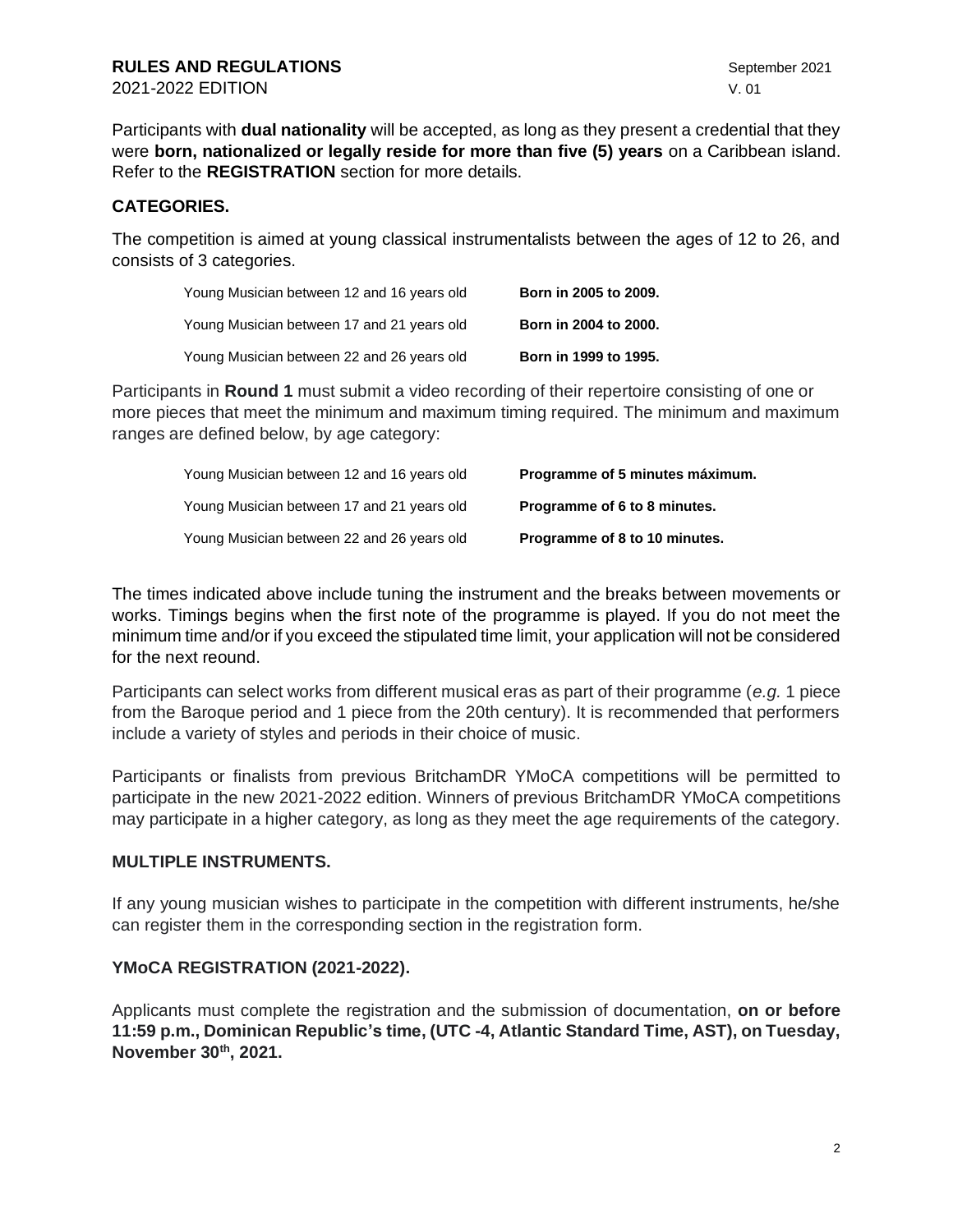# **RULES AND REGULATIONS September 2021**

2021-2022 EDITION V. 01

If any document is missing, or the registration is submitted out of date, the application will not be considered.

Requirements for registration:

- Complete the **Online Registration Form**, in Spanish or English.
- Attach a scanned, legible and colour copy of the following documents:
	- o Birth Certificate from one of the Caribbean islands, issued and legalized by a competent authority; certificate of nationalization in one of the Caribbean islands, issued and legalized by a competent authority; and/or, certificate of legal residence in one of the Caribbean islands, issued by a competent authority, stating at least five (5) years of legal residence.
	- o Passport or National Identification document.
- Competitors under 18 years of age must also present:
	- $\circ$  Passport or National Identification document of father/mother or legal guardian.
	- $\circ$  Written consent and acceptance of the minor's participation in the BritchamDR YmoCA competition.
- Provide a *YouTube* **web link** of the recorded programme of works chosen by the applicant following the **time limits** indicated above according to each category. Please consider the following criteria:
- *Home videos and non-professional recordings will be allowed.*
- *If you record from a mobile phone, you must disable 'Notifications'.*
- *The position of the camera must include the participant, instrument and accompanist (if applicable) at all times.*
- *If the programme is accompanied (by piano), the sound of the participant's instrument must be clearly heard.*
- *Video and audio must be recorded together and without editorial cuts.*
- *Videos cannot be edited or altered by means of post-production techniques.*
- *The video must be a recent recording and produced no more than 6 months prior to the registration deadline (November 30, 2021).*
- *It is recommended that you check the quality of both sound and lighting.*
- *Make sure the option "Public" or "Unlisted" has been selected when uploading the video to YouTube.*
- Provide a **complete list of works** performed in the **Round 1** video.

## **ADJUDICATORS**.

All video recordings submitted via *YouTube* will be auditioned by a competent panel of three, high-profile international musicians based in the UK, who will also participate in **Round 2** – Concert and Grand Final to be held in the city of Santo Domingo, Dominican Republic, except in cases of *force majeure*.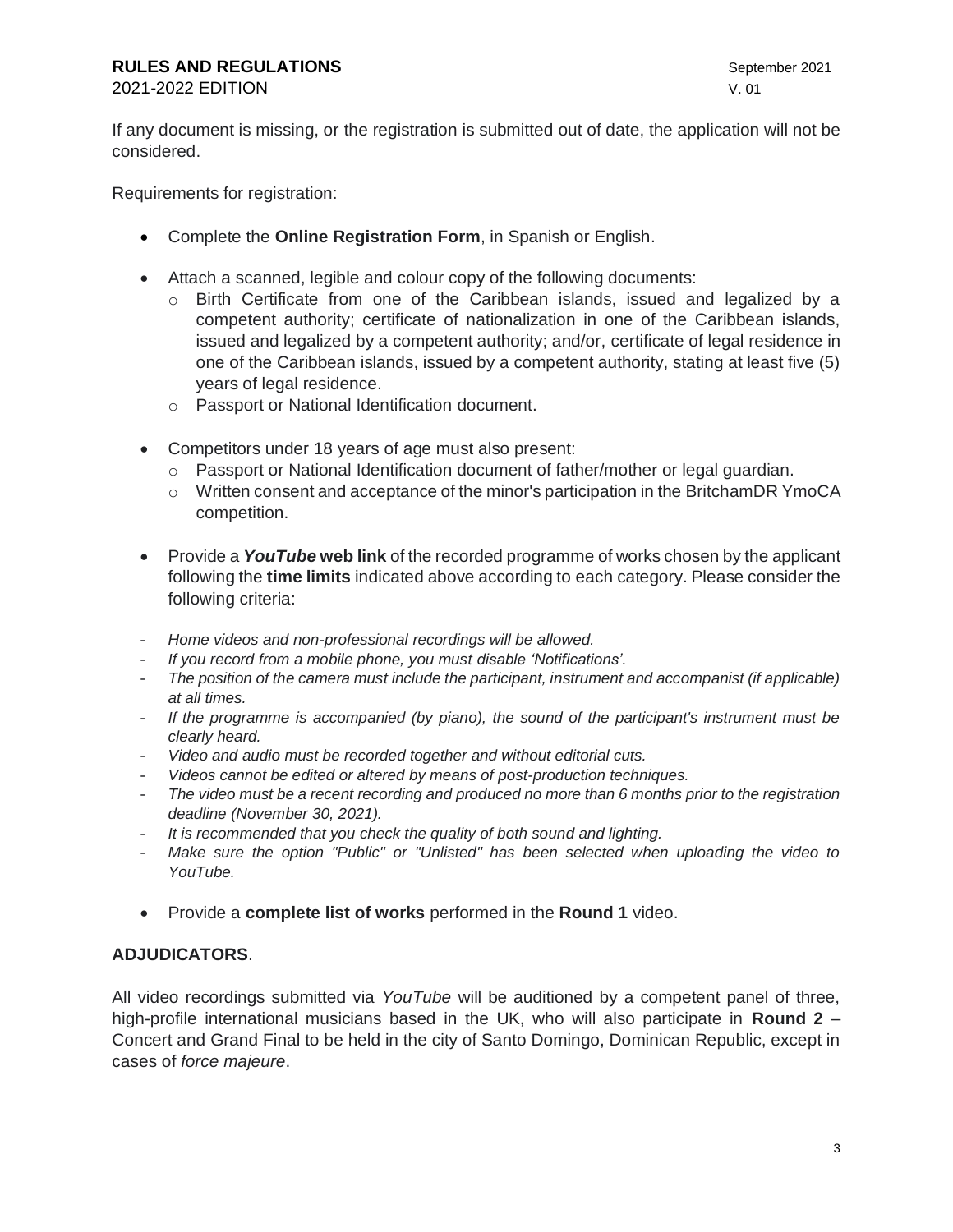The adjudicators will be appointed by the organizing entities of the event: BritchamDR, ABRSM and Bangor University.

During the performances, the adjudicators will base their decisions taking into consideration the following: musical accuracy (the careful reading of the score), musical interpretation (the ability to play in the style and manner of the composer/period), musical projection (the ability to communicate with the audience) and the individual's technical ability.

The finalists and winners of both rounds are selected solely and exclusively by the appointed adjudicators. The decisions of the judges on all matters related to the competition are final. Neither the Organizing Committee nor any other entity related to the event will have any participation in the adjudicators' decision, nor will they enter into any correspondence, verbal or written, regarding the final results.

## **ROUND 2. CONCERT AND GRAND FINAL.**

Only the candidates selected in Round 1 will be invited to perform in Round 2 – **Concert and Grand Final of the BritchamDR YMoCA**, in front of the panel of adjudicators and in a concert open to the public, to be held on March  $26<sup>th</sup>$ , 2022, in the Carlos Piantini Hall of the National Theater, in the city of Santo Domingo, Dominican Republic.

The notification to the selected finalists will be made from **January 31st, 2022**, via email.

The finalists invited to the BritchamDR YMoCA competition:

- 1. Must provide their own instruments, except the pianists and accompanying pianists who must play the competition's official piano.
- 2. Must perform a programme of works within a specific duration to be communicated to the selected finalists and must provide copies of the works to be performed no later than **February 28th, 2022**.
- 3. Candidates may choose to play the same work or works as Round 1. They can also play other movements of the same work.
- 4. Candidates may perform with an accompanist of their choice (at their own cost) or perform with BritchamDR YMoCA's official accompanist (at no cost).
- 5. Finalists must be available on March  $25<sup>th</sup>$ , 2022 for their official rehearsals.
- 6. The order of the performances will be agreed by the Organizing Committee.
- 7. Selected minors who do not reside in the Dominican Republic must travel in the company of an adult (*i.e.* mother, father or legal guardian). A written confirmation, accepting this rule, will be sent to the underage competitors in case of being selected for Round 2, as a mandatory part of the BritchamDR YMoCA. Failure to complete the form will result in the disqualification of the competitor.
- 8. Consideration of a minor (as a finalist) will be based on the age applicable at the time of travel, in the country of residence of the finalist as well as the Dominican Republic, which is 18 years of age.
- 9. It is the participant's responsibility to apply for a visa to the Dominican Republic, if applicable, and/or from the countries where they must do transit to travel to the Dominican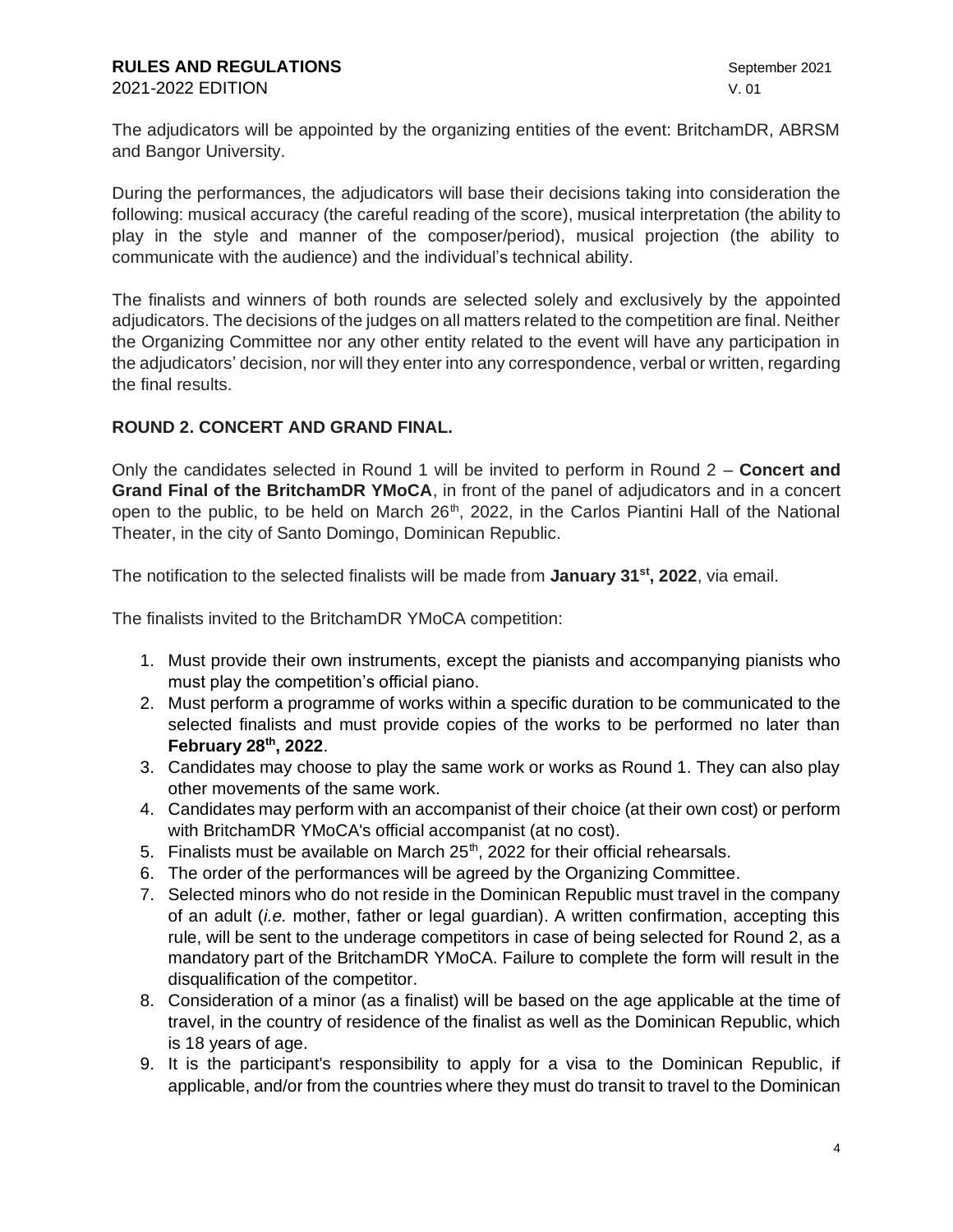Republic, as well as carry out the flight arrangements and those of their companion, in the case of minors.

- 10. All costs incurred by BritchamDR YMoCA competitors before and during Round 1 (online) and Round 2 in the Dominican Republic will be the responsibility of the participants, including travel and accommodation expenses.
- 11. Applicants and their families/partners/companions must purchase travel insurance to mitigate any losses.
- 12. BritchamDR YMoCA will arrange a special accommodation rate for participants and their companions and will be able to advise them on any other management issues related to their trip to Santo Domingo, Dominican Republic.

## **AWARDS.**

The first place in each of the three (3) categories will receive the following prizes:

- BritchamDR YMoCA Trophy.
- Certificate that accredits them as the winner of their category in the 2021-2022 edition.
- Enrolment in a short-term residence in a summer instrumental programme in the UK.

Additionally, all participants in Round 2 will receive a certificate that will accredit them as finalists of the event in their category and will be able to participate in the Masterclasses to be taught by renowned musicians from the United Kingdom and the Dominican Republic.

## **VISA FOR SUMMER CAMPS.**

BritchamDR YMoCA winners will be responsible for arranging their visa application to enter the UK. All decisions related to the visa application are subject to the drafting of a valid application, using the forms available on the UK Government website and meeting the relevant criteria. BritchamDR YMoCA is not affiliated with the UK Government and will not be liable for individuals who are denied the right to enter the UK.

## **DAMAGES AND LIABILITY**.

BritchamDR YMoCA and its associates will not be responsible for any damages to musical instruments, people or property of competitors/participants during Round 1 (online) and Round 2 of the BritchamDR YMoCA competition.

## **PROMOTION AND TRANSMISSION.**

Your registration in the competition is considered as an authorization and express consent to disclose the submitted video and use your image, whether in photo, video, interviews, broadcasts, among others, of all activities related to the BritchamDR YMoCA competition and anywhere in the world.